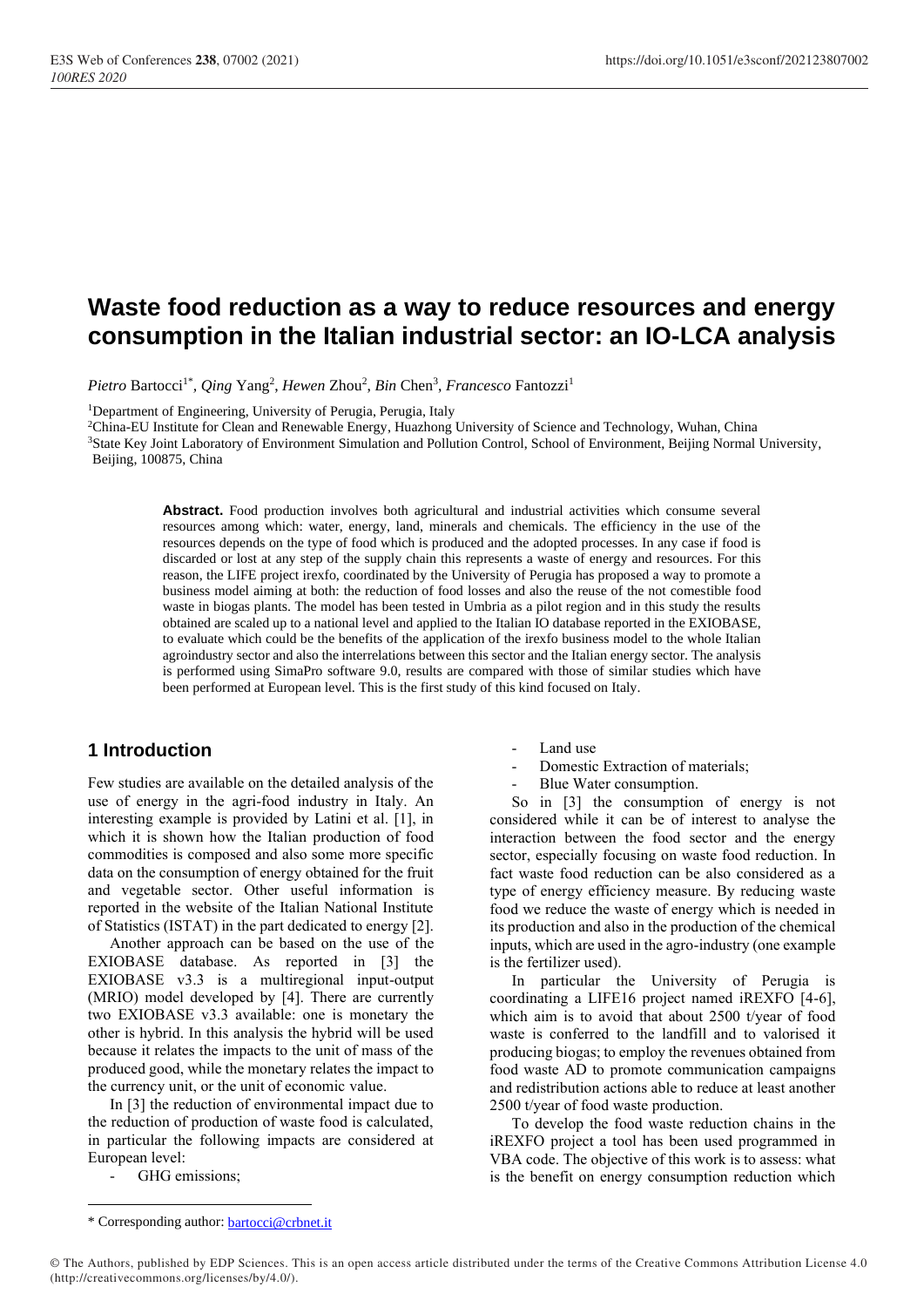The novelty of the work is represented by two basica aspects:

- very few data on the energy consumption of the Italian agroindustrial sector are available;
- the effect of food waste reduction on the combined agroindustrial sector and energy sector has not been analysed till now in detail.

## **2 Materials and Methods**

To analyse the energy consumption of the agroindustrial sector the activities shown in figure 1 are taken into consideration. The final treatment of the food waste is presented in figure 2, where we see the percentage for the different treatments on the total food production in Italy.



**Fig. 1.** Italian agroindustrial productions.



Fig. 2. Food waste treatment scenarios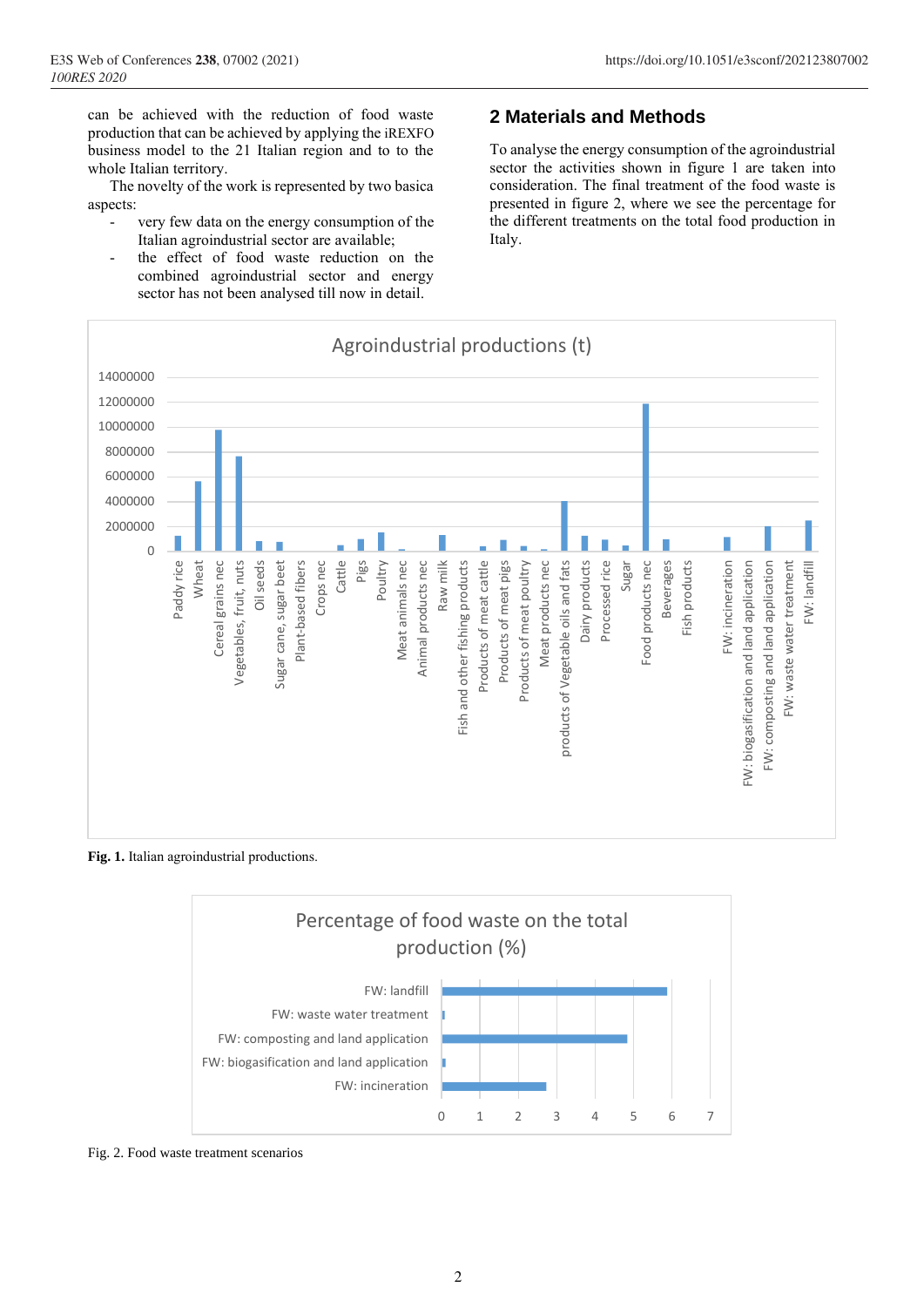The total food treated in Italy, according to the EXIOBASE v3.3 is about 5.8 Mt; this value which is in agreement to that presented in [7].

Dealing with the energy input consumed during food production in Italy, this is shown in figure 3. The diagram is a chord diagram obtained through [8]. The analysis is limited only to the internally produced energy, which we assume it is the great part. As it is shown in figure 3, mor than 50% of the required energy

is provided by natural gas in the form of electricity. Much electricity is needed for example for milk production, while quite few is needed for wheat production. Poultry, pigs and cattle at breeding stage require a reduced amount of electricity. The fruit and vegetable sector demand for electricity is probably due to cooling needs, which is probably the cause of electricity demand also in the milk sector.



Fig. 3. Energy consumption (expressed in TJ) for the agricultural sector, where F.CAT = cattle farming; F.MA = meat animals; F.PD = paddy rice; F.PIG = pig breeding; F.POUL = poultry breeding; F:RMILK = raw milk production; F.V&F = fruit and vegetables production. E.BW = Energy from Biomass and Waste

In figure3 the cereals grain and the cultivation of oil seeds are neglected. Besides electricity consumption, also the fuel consumption has to be taken into account, see figure 4. From figure 4 it can be seen that the highest consumption of refined petroleum products is represented by: the fruit and vegetables sector, the cultivation of cereals grains and the cultivation of wheat;

while the raw milk the rice and all the meat productions have a reduced consumption of energy. Concerning the use of natural gas, which is probably due to the heating process, this is mostly concentrated in the seeds production.



Fig. 4. Refined petroleum and natural gas consumption (expressed in t) for the agricultural phase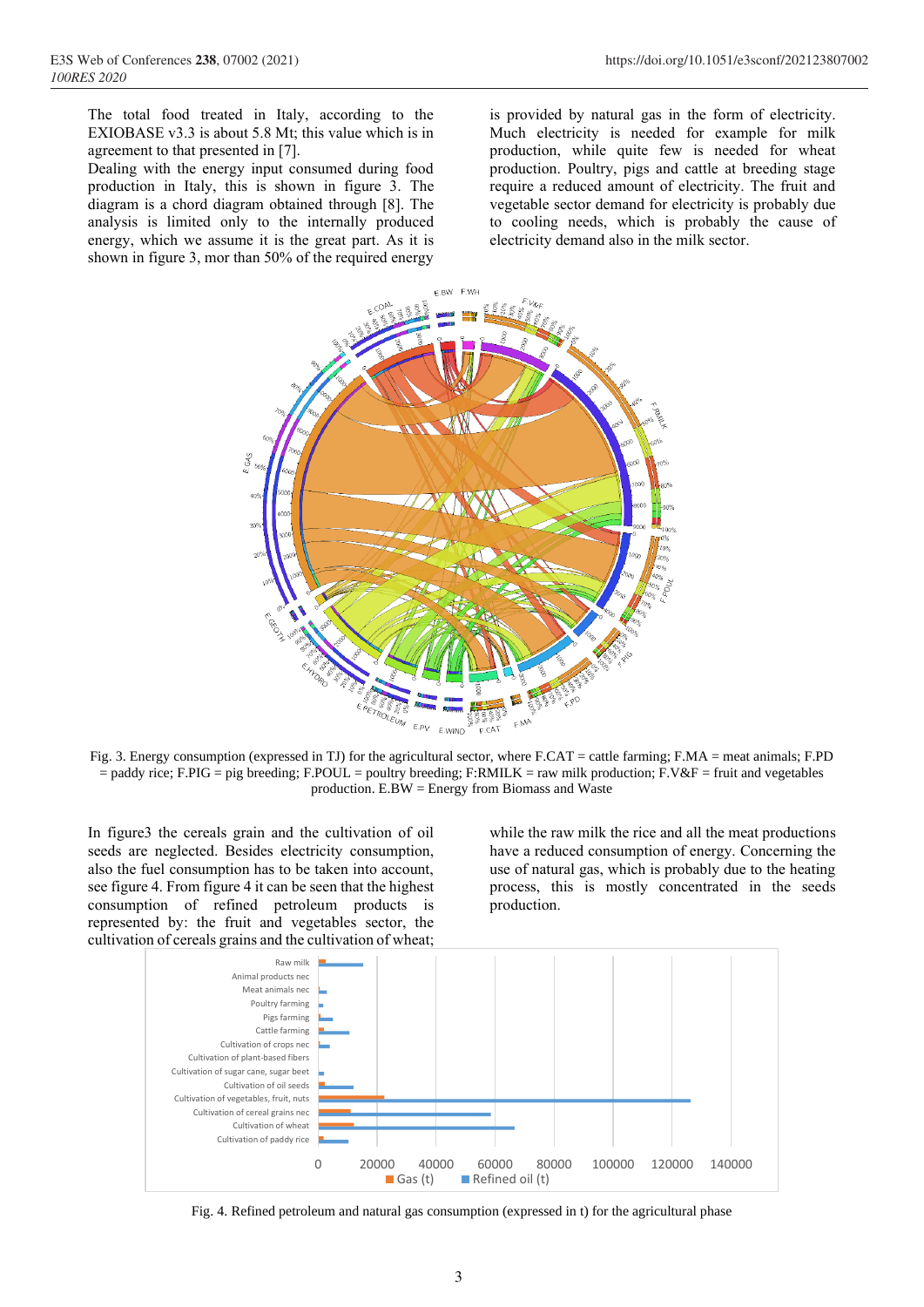The energy consumption of the industrial sector is presented in figure 5. Two sectors are neglected because they have a reduced consumption of energy: processing of dairy products and processing of fish products. From figure 5 we can see that the consumption of electricity of the beverage sector is very high and it is produced in great part from natural gas, but also from coal, depending on the site in which the plants are situated.

Dealing with the consumption of refined oil and natural gas, the consumption of diesel fuel in the industrial sector is quite reduced, while natural gas is important for the following sectors: beverage sector, manufacturing of other food; sugar refining.



Fig. 5. Electricity consumption per agroindustrial sector, where F.BEV = beverage industry; F.CAT = cattle meat production; F.OF = other food production; F.OMT = other meat production; F.PIGS = pig meat production; F.POUL = poultry meat production; F.SUG  $=$  sugar refining. E.BW  $=$  Energy from biomass and waste.



Fig. 6. Refined petroleum and natural gas consumption (expressed in t) for the industrial phase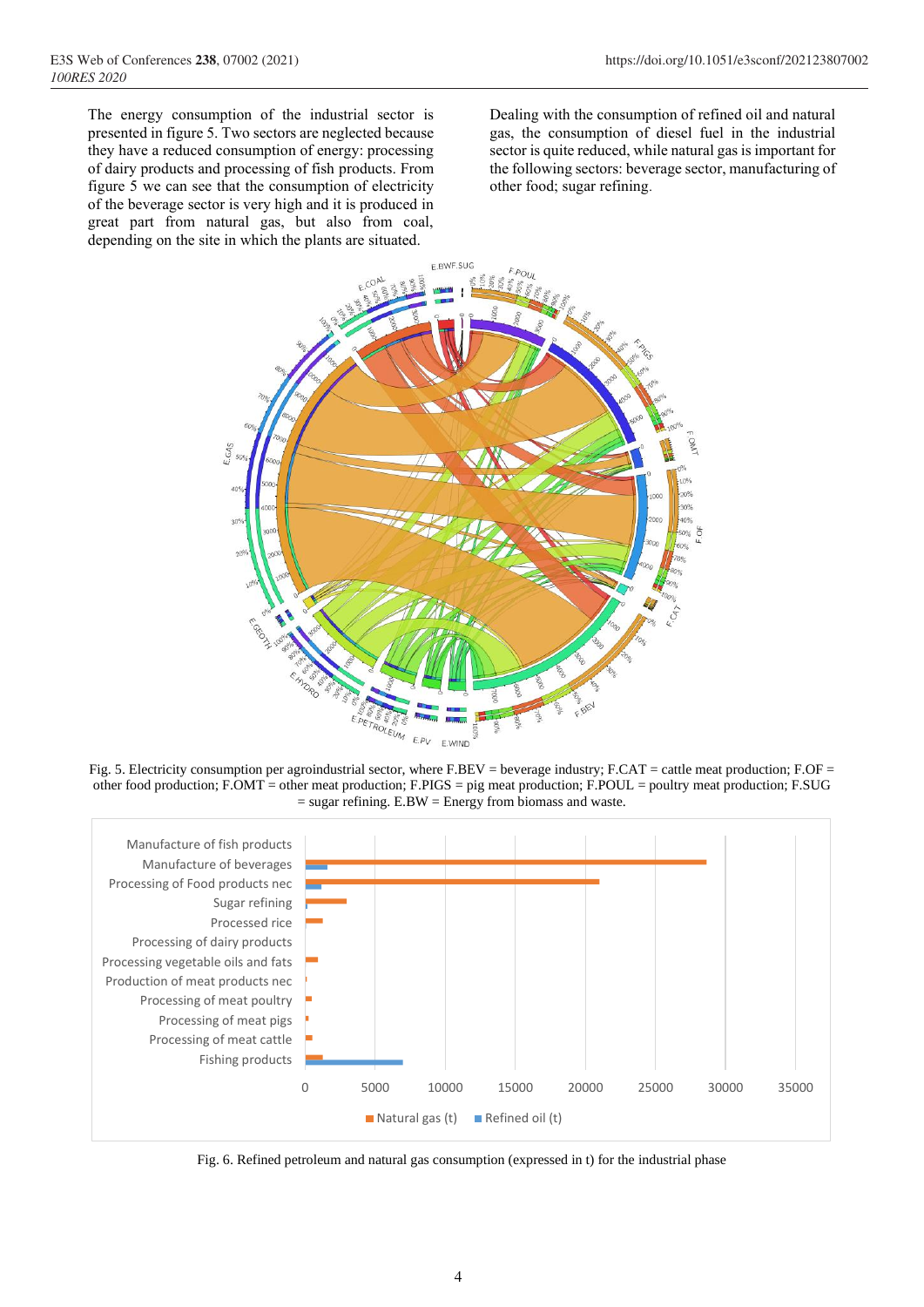#### **3 Results**

Once the energy consumption has been traced at national level for the most important goods belonging to the agricultural and agro-industrial sector; it can be interesting to understand what could be the benefit of adopting the business model developed in the LIFE16 project iREXFO to the whole Italian country.

If we assume to scale up the targets of the iREXFO project referred to the Umbria region and extend them to all the 21 Italian regions, based on their population (see table 1). We obtain that the total food which is not disposed of in landfill is about 342,188 t/year which is close to the 6% of the total food waste produced in Italy. So this can be an interesting result.

| Table 1. Reduction of Food Waste generation by adopting the |
|-------------------------------------------------------------|
| iREXFO model throughout Italy [9]                           |

| Region                      | Population | <b>Food Waste</b><br>to EFE | Food<br>Waste to<br><b>REF</b> |
|-----------------------------|------------|-----------------------------|--------------------------------|
| Lombardia                   | 10103969   | 28695                       | 28695                          |
| Lazio                       | 5865544    | 16658                       | 16658                          |
| Campania                    | 5785861    | 16432                       | 16432                          |
| Sicilia                     | 4968410    | 14110                       | 14110                          |
| Veneto                      | 4907704    | 13938                       | 13938                          |
| Emilia-                     |            |                             |                                |
| Romagna                     | 4467118    | 12687                       | 12687                          |
| Piemonte                    | 4341375    | 12329                       | 12329                          |
| Puglia                      | 4008296    | 11384                       | 11384                          |
| Toscana                     | 3722729    | 10573                       | 10573                          |
| Calabria                    | 1924701    | 5466                        | 5466                           |
| Sardegna                    | 1630474    | 4631                        | 4631                           |
| Liguria                     | 1543127    | 4382                        | 4382                           |
| Marche                      | 1518400    | 4312                        | 4312                           |
| Abruzzo                     | 1305770    | 3708                        | 3708                           |
| Friuli<br>Venezia<br>Giulia | 1211357    | 3440                        | 3440                           |
| Trentino-                   |            |                             |                                |
| Alto Adige                  | 1074819    | 3052                        | 3052                           |
| Umbria                      | 880285     | 2500                        | 2500                           |
| Basilicata                  | 556934     | 1582                        | 1582                           |
| Molise                      | 302265     | 858                         | 858                            |
| Valle                       |            |                             |                                |
| d'Aosta                     | 125501     | 356                         | 356                            |

If we use the data shown in the materials and methods section about the production of food, by dividing the energy consumption for the total production of the good we can calculate the total energy consumption for each good, both in terms of electricity and of fuels (natural gas and refined oil). The we can calculate the amount of biogas which can be produced from the treated food waste. In this way two indicators can be calculated: the bioenergy produced from food waste and the energy spared reducing food waste production. We can relate these two kinds of energy efficiency measures with the total consumption of energy of the agroindustrial sector in Italy and then estimate how much energy is spared respect to the total consumption.

The final indicators are proposed in table 2. In the first part of the table we have reported the input data which are used for the final calculations. It can be seen that the average electricity demand of the Agricultural sector is lower (773 MJ/t) respect to that of the food industry (1076 TJ/t). This is reasonable.

|  |  |  | Table 2. Impact of food waste reduction on the total |  |  |
|--|--|--|------------------------------------------------------|--|--|
|  |  |  | consumption of energy in the Italian food industry   |  |  |

| <b>Indicator</b>                                | Unit          | <b>Agricultural</b><br><b>Production</b> | Food<br>Industry |  |
|-------------------------------------------------|---------------|------------------------------------------|------------------|--|
| Electricity by coal                             | MJ/t          | 117                                      | 163              |  |
| Electricity by gas                              | MJ/t          | 392                                      | 543              |  |
| Electricity by hydro                            | MJ/t          | 118                                      | 164              |  |
| Electricity by wind                             | MJ/t          | <u>26</u>                                | <u>36</u>        |  |
| Electricity by                                  | MJ/t          | $\overline{54}$                          | $\overline{75}$  |  |
| petroleum and other                             |               |                                          |                  |  |
| oil derivatives                                 |               |                                          |                  |  |
| Electricity by                                  | MJ/t          | 24                                       | 34               |  |
| biomass and waste                               |               |                                          |                  |  |
| Electricity by solar<br>PV                      | MJ/t          | 28                                       | 39               |  |
| Electricity by                                  | MJ/t          | $\overline{15}$                          | 21               |  |
| Geothermal                                      |               |                                          |                  |  |
| <b>Total Electricity</b>                        | MJ/t          | 773                                      | 1076             |  |
| consumption                                     |               |                                          |                  |  |
| Refined petroleum                               | MJ/t          | 470                                      | 21               |  |
| Natural gas                                     | MJ/t          | 97                                       | 138              |  |
| <b>Total FUEL</b>                               | MJ/t          | 567                                      | 159              |  |
| consumption                                     |               |                                          |                  |  |
| <b>Total Energy</b>                             | MJ/t          | 1340                                     | 1235             |  |
| consumption                                     |               |                                          |                  |  |
| <b>Total Electricity</b>                        |               |                                          |                  |  |
| consumed by<br>Landfill treatment               | MJ/t          | 0.07                                     |                  |  |
| of Food waste                                   |               |                                          |                  |  |
| <b>Total FUEL</b>                               |               |                                          |                  |  |
| consumed by                                     |               |                                          |                  |  |
| Landfill treatment                              | MJ/t          | 1.54                                     |                  |  |
| of Food Waste                                   |               |                                          |                  |  |
| <b>Total Electricity</b>                        |               |                                          |                  |  |
| spared through REF                              | TJ            | 316                                      |                  |  |
| <b>Total FUEL Spared</b>                        |               |                                          |                  |  |
| through REF                                     | TJ            | 124                                      |                  |  |
| <b>Total Electricity</b>                        |               |                                          |                  |  |
| produced through<br><b>EFE</b>                  | TJ            | 308                                      |                  |  |
| <b>Total Energy spared</b><br>avoiding landfill | TJ            | 0.55                                     |                  |  |
| <b>Total FINALE</b>                             | TJ            | 748.55                                   |                  |  |
| <b>Energy spared</b>                            |               |                                          |                  |  |
| Total energy                                    |               | 67805                                    |                  |  |
| consumption of the                              | TJ            |                                          |                  |  |
| agro-industrial                                 |               |                                          |                  |  |
| sector<br>Total reduction of                    |               |                                          |                  |  |
|                                                 |               |                                          |                  |  |
| energy consumption<br>of the agro-              | $\frac{0}{0}$ | 1.10                                     |                  |  |
| industrial energy                               |               |                                          |                  |  |
| sector                                          |               |                                          |                  |  |

The average fuel consumption of the agricultural production is higher (567 MJ/t) than the average fuel consumption of the food industry (159 MJ/t). If we sum the average electricity consumption and the average fuel